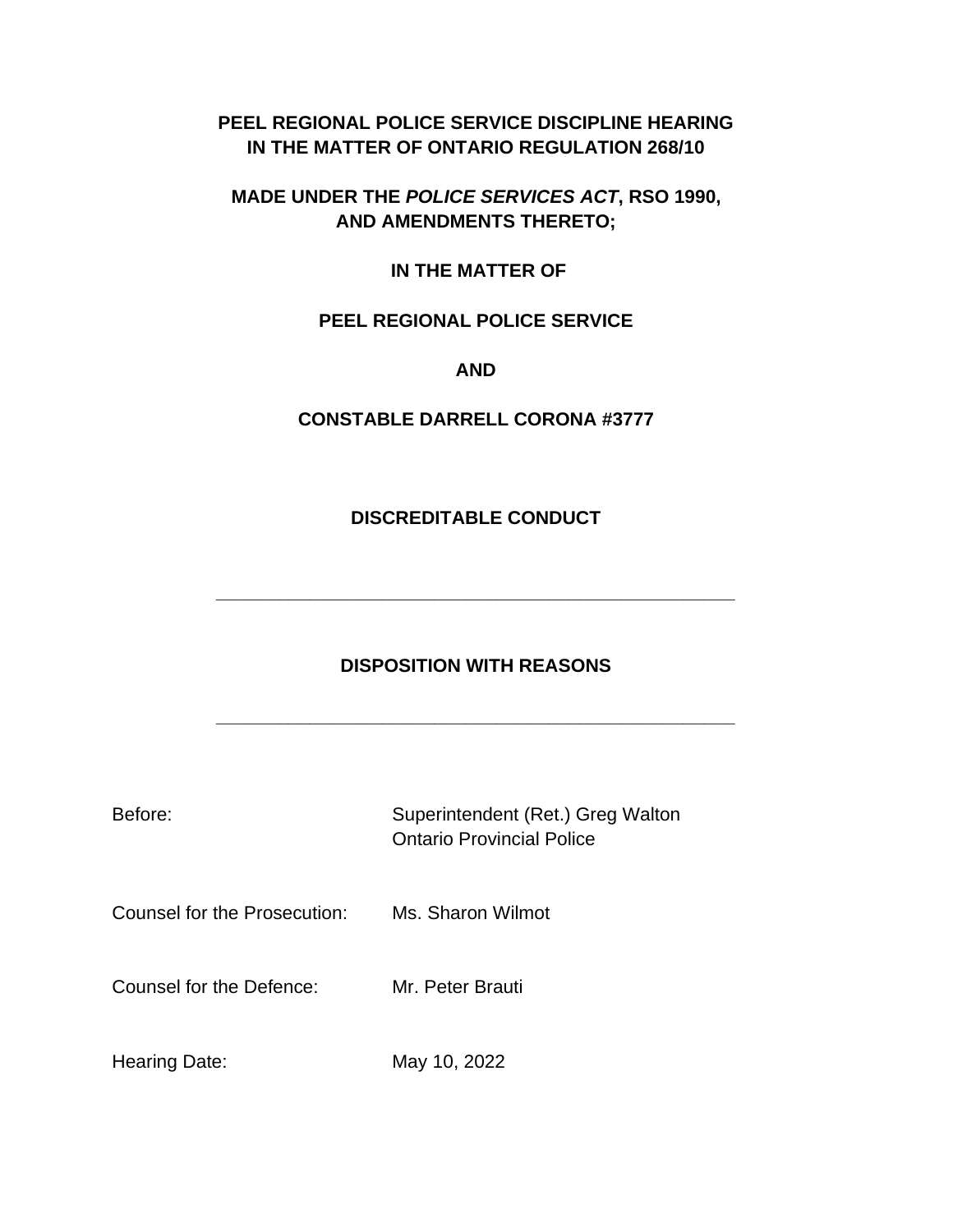# **Allegations of Misconduct (amended)**

## Discreditable Conduct

It is alleged that Constable Darrell Corona, #3777 committed the following act of misconduct contrary to section 80(1)(a) of the *Police Services Act*, R.S.O. 1990 P.15, as amended, in that on January 24, 2019, without good and sufficient cause, he conducted a search that exceeded his lawful authority, constituting an offence against discipline as prescribed in section 2(1)(a)(xi) of the Code of Conduct, Ontario Regulation 268/10 as amended.

## **Plea / Joint Penalty Position**

Constable Corona faced eight counts of alleged misconduct. The Notice of Hearing was amended to reflect the allegations as noted in the one count of discreditable conduct as mentioned. Following a plea of guilty and a finding of guilty, the seven remaining counts of misconduct were withdrawn.

Constable Corona was represented at this hearing by Mr. Peter Brauti. Ms. Sharon Wilmot represented the Peel Regional Police Service as prosecutor, and together, they submitted a joint penalty position consisting of a forfeiture of 96 hours, and the competition of an approved training course.

NOTE: Ms. Wilmot noted that there is a public complainant in this matter; the complaint was received by the Office if the Independent Police Review Director, however, the complainant no longer wished to participate and shall not be considered a party for the purpose of this hearing.

## **Agreed Statement of Facts (amended)**

Constable Corona #3777 began his career with the Peel Regional Police Service as a cadet in 2012. He has spent his career working in various uniform platoons at 12 Division. In June 2019 he was transferred to 12 Division Criminal investigation Bureau.

On January 24, 2019, Constable Corona was part of a pro-active policing initiative at the "Studio 6 Motel" located at 60 Britannia Road East in Mississauga. He was working in uniform and operating a marked police car with Cadet Sneh Patel, #4243.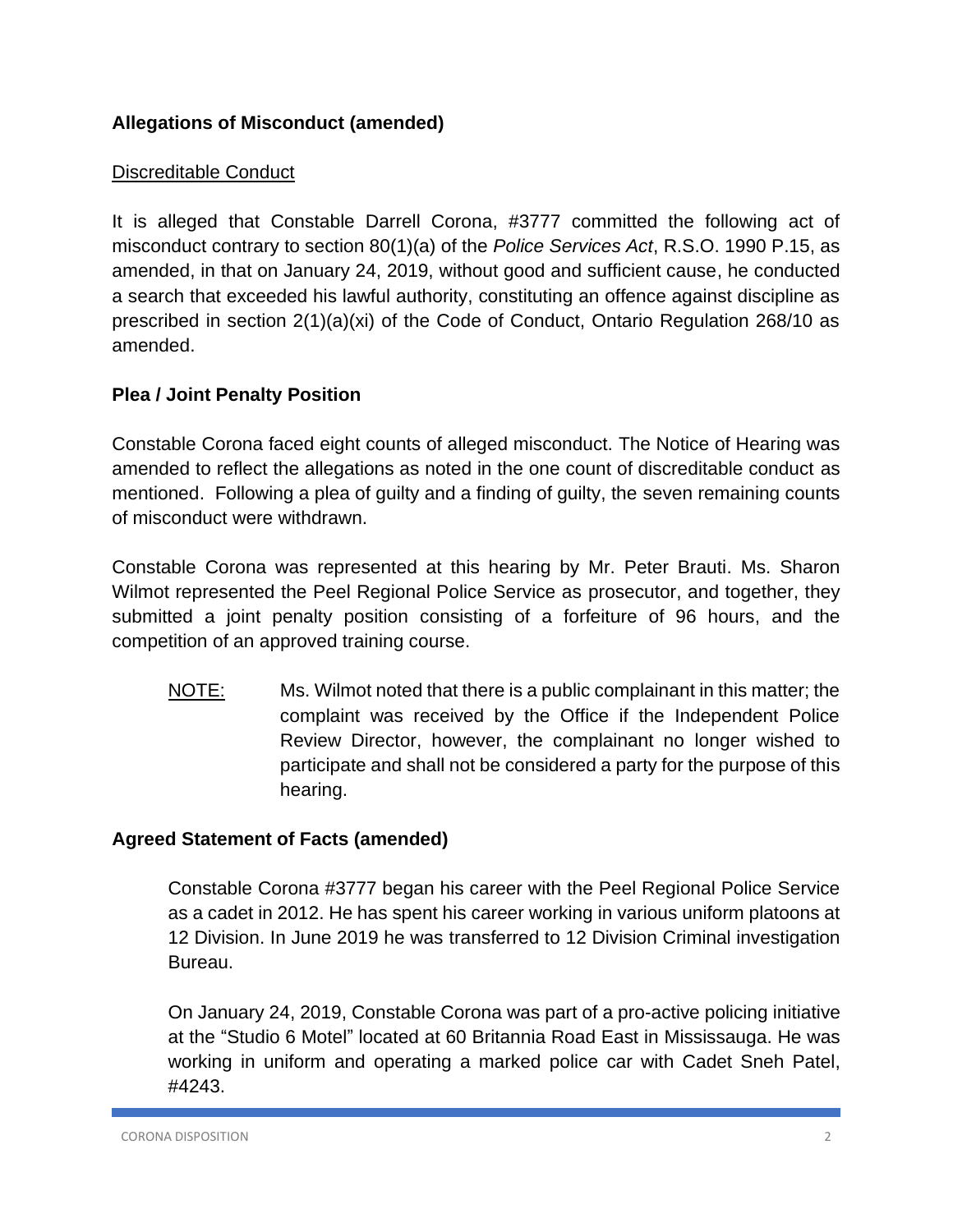Studio 6 Motel is known as a problem location for drugs, prostitution, and violence. The landlords requested an enhanced police presence and provided police with authority under the *Trespass to property Act* to remove people who attended the address without a lawful purpose.

At the beginning of his shift, Constable Corona received an internal "Party for Identification" bulletin in relation to an armed robbery with a handgun which included a photograph of the suspect.

While at the Studio 6 Motel, Constable Corona had an interaction with a female party who was working as an escort. He discovered she had an outstanding warrant in Waterloo. The female party agreed to attend Constable Corona's cruiser to deal with the matter. Constable Corona learned the Waterloo Regional Police Service would not be seeking the individual's return. Constable Corona confirmed with his staff sergeant that the Peel Regional Police Service would not return the individual. As a result, the party was not arrested.

At approximately 4:56 p.m., the complainant in this matter exited the main entrance of the Studio 6 Motel and began walking toward his vehicle. In and about the same time, Constable Corona released the female party from his cruiser. He watched as the female party and the complainant appeared to look at each other in a familiar manner. Constable Corona believed that the complainant may have been one of the female party's customers and decided to question him regarding the *Trespass to Property Act* and his reason for being at the Studio 6 Motel.

Constable Corona drove the police car forward from his parking spot and parked behind the complainant's vehicle. As Constable Corona got closer to the complainant, he believed that the male matched the description of the armed robbery suspect from the aforementioned bulletin. He was not 100 precent sure of the identity but he believed it was very close to being a match. As such, he decided to place the complainant under an investigative detention.

Constable Corona began to question the complainant and asked that he come over to the cruiser and put his hands on the car so that a pat-down search could be conducted. The complainant initially complied with this request but was verbally objecting that he had done nothing wrong. Constable Corona informed the complainant that he was being searched for officer safety because of an armed robbery investigation. Constable Corona provided the complainant with his rights to counsel during this interaction.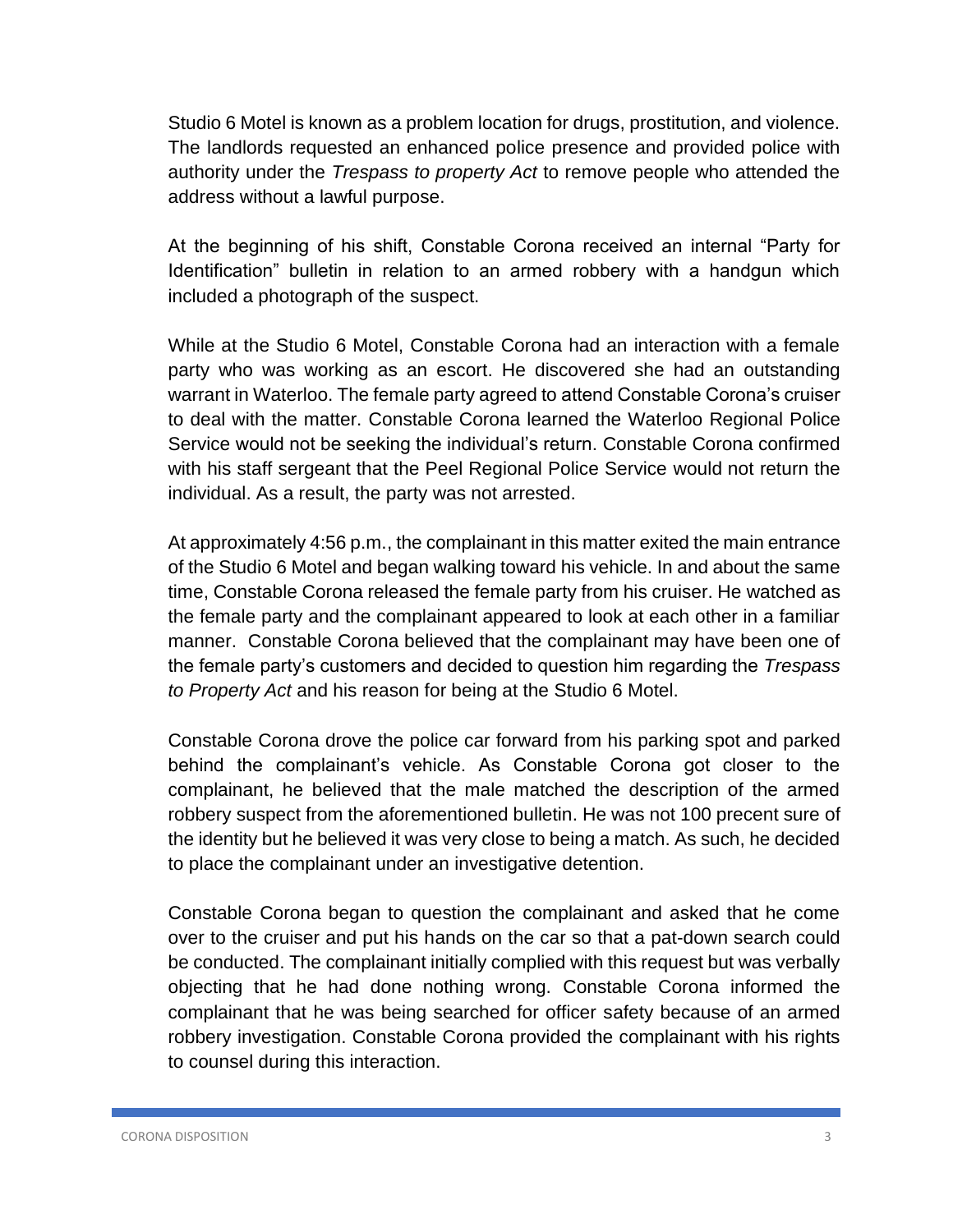During the course of the pat-down search, the complainant pushed away from the cruiser with his hands causing Constable Corona and Cadet Patel to become concerned. A short, minor struggle ensued. As a result, Constable Corona handcuffed the complainant and searched his pockets removing his car keys, wallet, and cell phone. The items were secured in a plastic Peel Regional Police Service property bag. Constable Corona also accessed the complainant's wallet and searched through his identification and bank cards.

Constable Corona then placed the complainant in the back of the cruiser while he conducted investigative queries using his mobile device unit. This search revealed that the complainant had no criminal history.

Shortly after the complainant was placed in the back of Constable Corona's cruiser, a third officer, Constable Clark Carvalho, arrived on scene. Constable Corona directed Constable Carvalho and Cadet Patel to conduct a search of the complainant's vehicle. The search failed to reveal any illegal items or evidence connecting the complainant to the armed robbery.

Constable Corona produced the photograph from the aforementioned bulletin and asked cadet Patel and Constable Carvalho for their opinions as to whether the identification matched. Cadet Patel indicated that the complainant looked similar to the suspect, but he was unsure if was a match. Constable Carvalho could not definitively say that the complainant matched the description although the complainant did look like the suspect. As a result, the complainant was not ruled out as the suspect at this point.

Constable Corona requested that Acting Sergeant Haramis, #2901 attend the scene to provide a fourth opinion on identification. When Acting Sergeant Haramis assessed the identification, he concluded that the complainant looked similar to the suspect, it was a judgement call situation, but he did not think that there was enough for an arrest. He advised Constable Corona to release the complainant and forward his details to the Criminal Investigation Bureau, if the complainant turned out to be the suspect, he could always be "picked up later."

Constable Corona still believed that the complainant may be the armed robbery suspect. As such, Constable Corona then proceeded to instruct Cadet Patel to photograph the complainant and send the photographs to Detective John Carrabs, #2460 of the Criminal Investigation Bureau. The photographs were taken and sent to detective Carrabs following which Constable Corona called Detective Carrabs and provided him with the complainant's details as a possible suspect.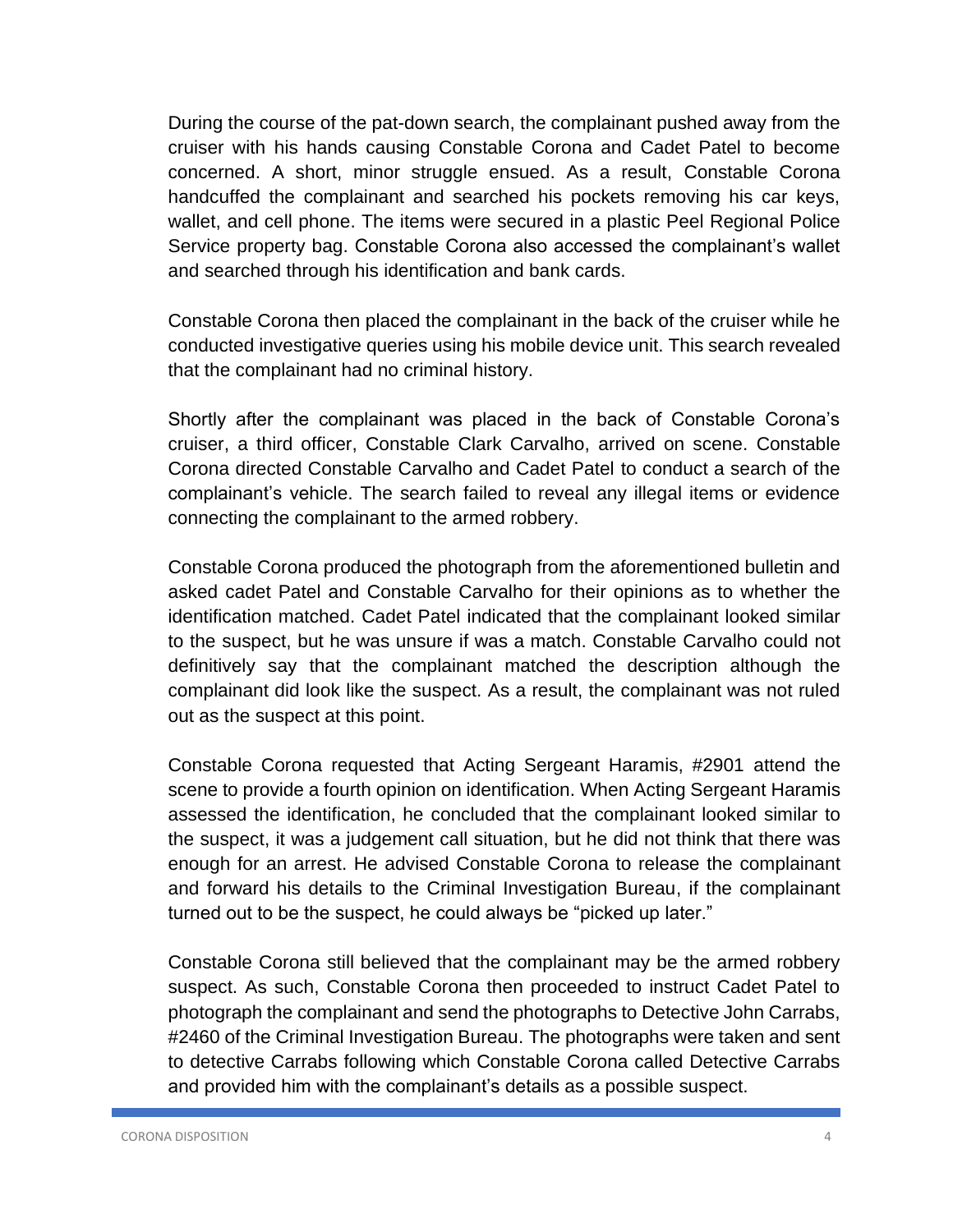Due to the nature of the encounter being an investigative detention, Constable Corona had authority to detain the complainant and had limited authority to conduct a search of the complainant but for officer safety purposes only. Constable Corona had no authority to use investigative detention to search for evidence connecting the complainant to the criminal offence. Constable Corona's instructions to search the complainant's vehicle, the removal of the items in the complainant's pockets, the search of his wallet, the taking of his identification and conducting investigative queries based on the seized identification exceeded the legal limits of an investigative detention search for the purpose of officer safety.

The actions of Constable Corona as described above constitute discreditable conduct as prescribed in section 2(1)(a)(xi) of the prescribed Code of Conduct, Ontario Regulation 268/10, as amended.

## **Finding**

Constable Corona entered a plea of guilty to one count of discreditable conduct and acknowledged that the Agreed Statement of Facts was an accurate representation of the circumstances. The evidence is clear and convincing, consequently, I find Constable Corona guilty of discreditable conduct. I could find no judicious reason to deviate from the joint penalty position proposed by counsel in this matter. Therefore, Constable Corona will be required to forfeit 12, eight-hour days, or 96 hours and he will be required to complete an approved training course on the subject of conducting searches.

## **Reasons**

Constable Corona's conduct is no longer in question, what now must be determined is whether the proposed sanction is appropriate; does the joint penalty position strike a balance between community expectations, fairness to Constable Corona and the needs of the organization?

I am not bound by the joint penalty submission, however, to reject it, I would have to find that it is outside the reasonable range of available penalties for similar misconduct and that the penalty conflicts with commonly held proportionality considerations. I will rely on the penalty factors that counsel found relevant to this case; factors which will provide guidance and assist me in determining whether the proposed sanction is fitting.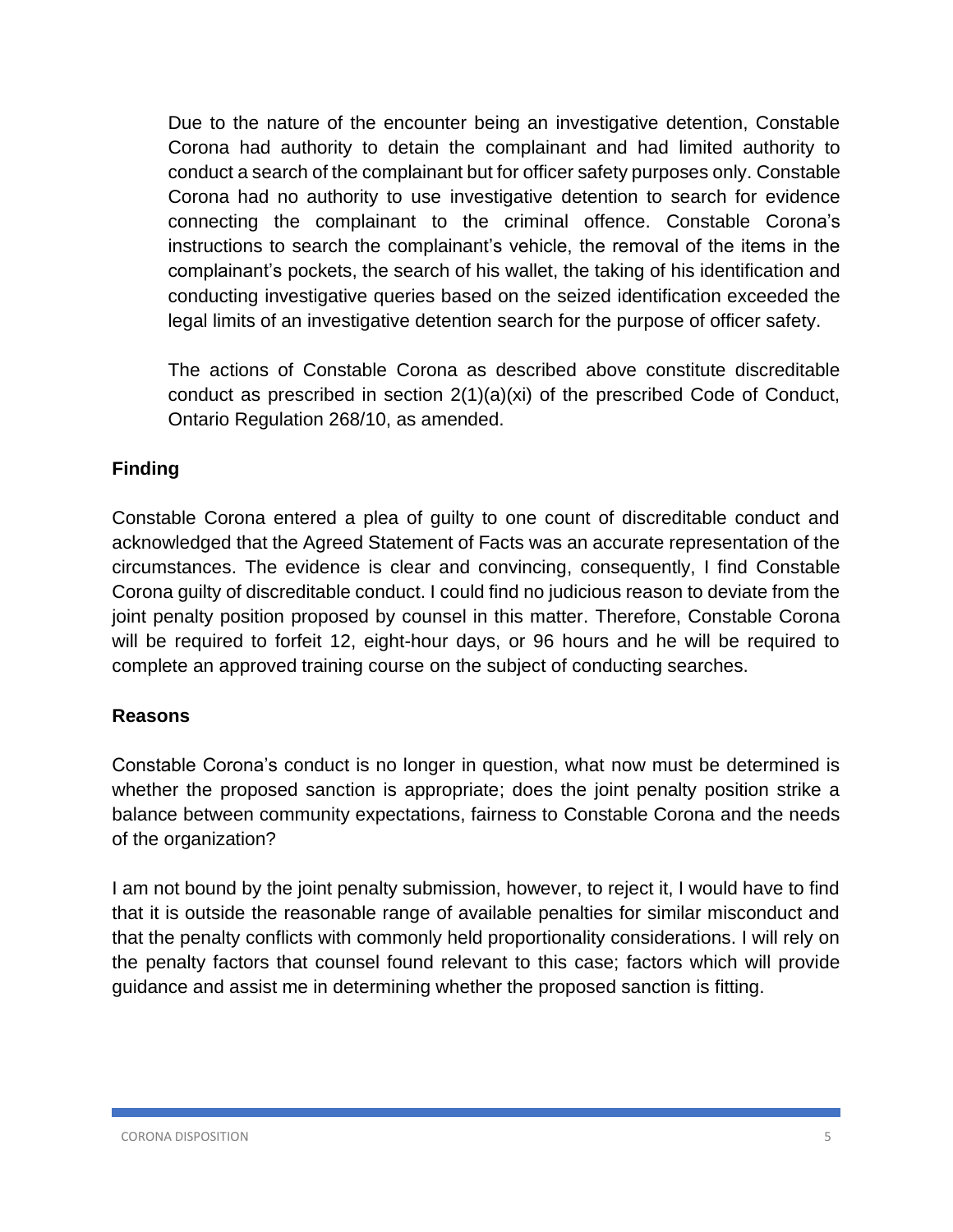#### Public Interest

Exhibit #7 is the prosecution's Brief of Authorities. In the matter of *Montreal (City) v. Quebec (CDPDJ)* 2008, 2 SCR, the Court stated:

In the case of police officers, the hardship is two-fold: the risk of recidivism and the public perception of the integrity of the police force. Because of the need of police officers to exercise their authority with integrity, the risk of recidivism may impose an undue burden on the police force. Even if the person presents a very low risk of re-offending, the fact that they have committed the offence is likely to affect the public's confidence in the integrity of the police force… The nature of the employment requires the highest standard of moral character.

Ms. Wilmot submitted that recent cases are replete with examples of judges criticizing police officers for exceeding their search and seizure, and arrest authorities. Ms. Wilmot noted that Section 8 of the *Charter of Rights and Freedoms* continues to be an area where prosecutions are frequently lost in the criminal courts because police officers are not operating within the legal limits.

The circumstances in this matter illustrate a serious breach of the complainant's rights. It could be argued that the need for public confidence in police services is more important now than ever. The public has an interest in ensuring police officers maintain a remarkably high standard of conduct. That trust is eroded when an officer fails to meet those expectations. The public's trust in their police service is fragile.

There is no evidence that this incident generated media attention, but that could change at any time. To maintain the public's trust, the public must be ensured that misconduct of this nature will attract an appropriate sanction. The public must have confidence that the Peel Regional Police Service will hold members accountable for their actions. Constable Corona is an experienced officer; on this occasion he was working with a cadet. Constable Corona was expected to lead by example; his actions, however, fall well short of the standard that the public has for its police officers' behaviour, and the expectations of the Peel Regional Police Service. A significant sanction will contribute to the process of re-instilling public confidence in the Peel Regional Police Service, knowing that Constable Corona was held accountable for his actions.

Public Interest is an aggravating factor, but I find that the sanction proposed sufficiently and appropriately addresses this penalty factor.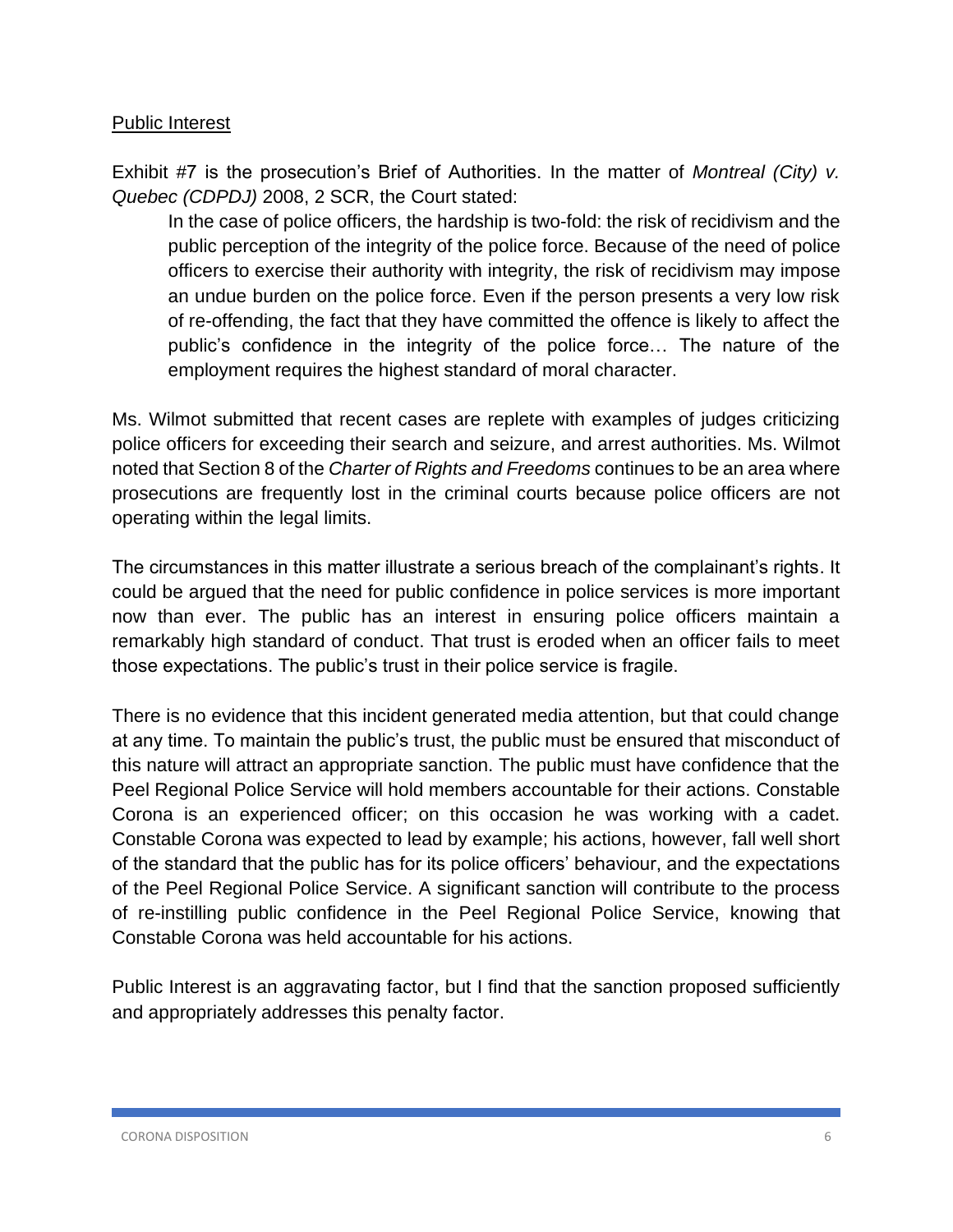#### Seriousness of the Misconduct

Misconduct involving the abuse of a police officer's search and/or detention authorities impacting an individual's rights and freedoms ought to be considered serious in nature. Constable Corona had authority to detain the complainant, but his search authority was limited to officer safety purposes only. Constable Corona did not have authority to use investigative detention to search for evidence connecting the complainant to the outstanding robbery incident. Constable Corona was not authorized to search or have the complainant's vehicle searched. The removal of items from the complainant's pockets, the search of his wallet, the taking of his identification and conducting investigative queries based on the seized identification exceeded the legal limits of an investigative detention.

The complainant had no criminal history, and his reasonable expectation of privacy was violated. In the matter of *R. v. Mann* 2004 SCC 52, the Court stated:

…the Court has stated that "good faith cannot be claimed if a *Charter* violation is committed on the basis of a police officer's unreasonable error or ignorance as to the scope of his or her authority"… Good faith is but one factor in the analysis and must be considered alongside other factors which speak to the seriousness of the breach.

I recognize Constable Corona's work ethic and commitment to solving serious and violent crime, but as noted in *Mann*, police officers are expected to be fully informed about their powers of arrest or detention of individuals, and subsequently, the extent of their search and seizure powers and the corresponding limitations. The training component of the proposed sanction with assist Constable Corona in this regard.

The seriousness of Constable Corona's behaviour is an aggravating factor for consideration, but I find the joint penalty position reasonable; it corresponds to the seriousness of the misconduct.

#### Employment History

I was not provided with specific details concerning Constable Corona's employment history such as previous annual personnel appraisals, but counsel agreed that he has not had previous formal discipline and he has been regarded as a hard worker and good employee. It is not his work ethic or dedication to his profession being called into question, this disciplinary proceeding relates to his poor decision making and lack of understanding of the law.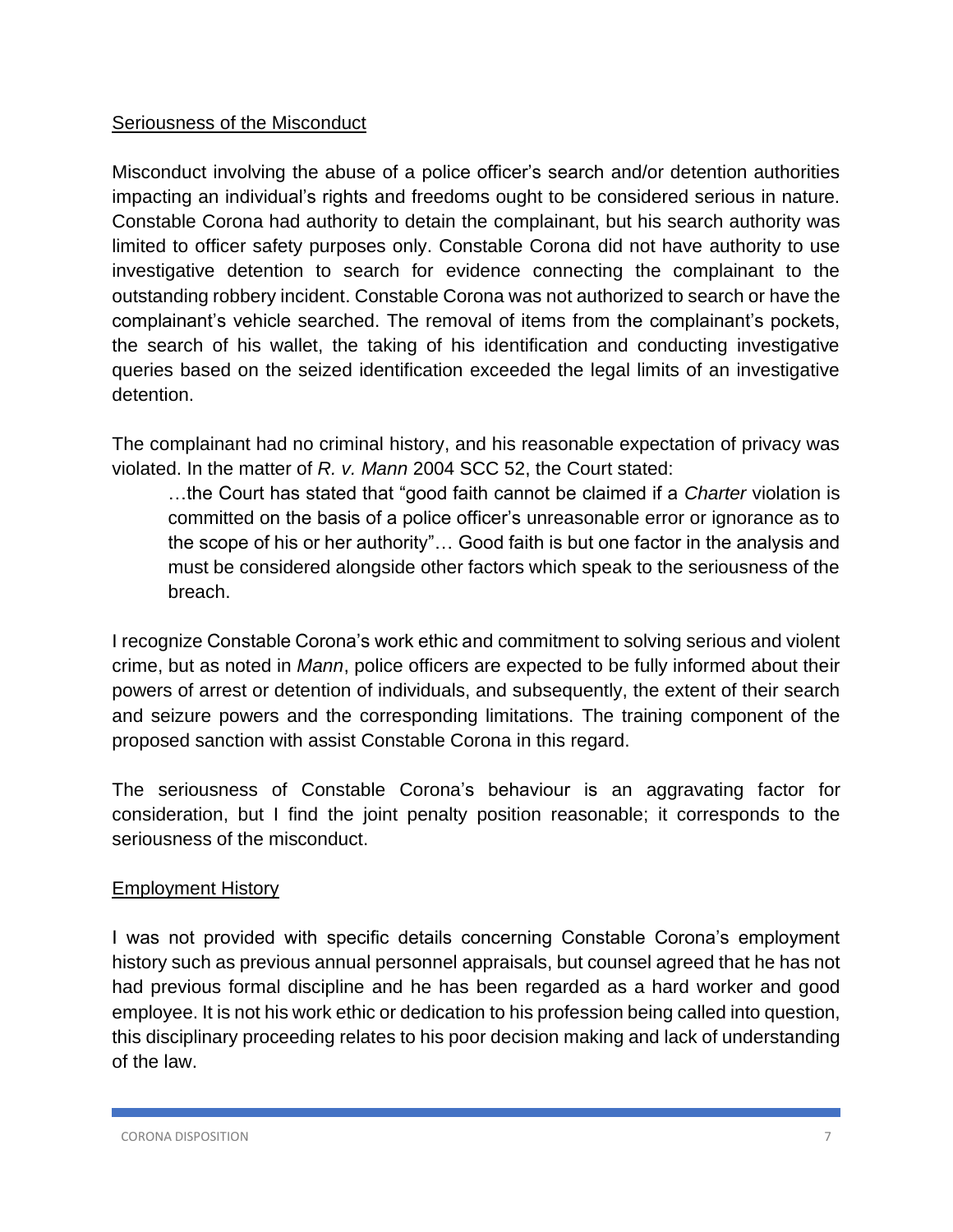On a positive note, Ms. Wilmot submitted that since the date of this misconduct, Constable Corona has continued to demonstrate a strong work ethic and was described as a good employee with significant rehabilitation potential. I am always encouraged whenever an officer who find themselves the subject of internal discipline, continues to demonstrate a committed work ethic and integrity; it is illustrative of a strong and positive character.

Employment history is a mitigating factor for consideration.

#### Recognition of the Seriousness of the Misconduct / Ability to Rehabilitate

As noted, Constable Corona has an excellent employment history, a feature which bodes very well for his ability to rehabilitate. Constable Corona entered a plea of guilty, acknowledged the facts in issue, and agreed to a significant sanction. Taking responsibility for his actions in this manner is an important step in the rehabilitation process. Furthermore, Constable Corona has recognized that he would benefit from additional training in the area of search and seizure, another measure which speaks to his potential for reform and the improbability of recidivism.

I commend Constable Corona for taking responsibility for his behaviour and for taking steps to ensure it will not be repeated. I find recognition of the seriousness of misconduct and Constable Corona's ability to rehabilitate, mitigating factors for consideration.

#### **Specific and General Deterrence**

The need for specific deterrence in this instance is minimal based on Constable Corona's admission of guilt, the agreed statement of facts, his commitment to additional training and the overall joint penalty proposed. I am confident that Constable Corona has learned from this experience, and it is unlikely to be repeated. However, it is important that Constable Corona understand that if he were to commit misconduct of a similar nature in the future, the sanction would likely be more consequential.

Similarly, all members of the Peel Regional Police Service must understand allegations of this nature will be taken seriously by their employer and will result in a significant sanction.

The joint penalty proposed, demonstrates the Peel Regional Police Service has taken Constable Corona's misconduct seriously and I am satisfied the sanction ensures other members will be dissuaded from conducting themselves in a similar manner.

I consider this factor to be aggravating in nature, but I am satisfied that the joint penalty position adequately addresses specific and general deterrence.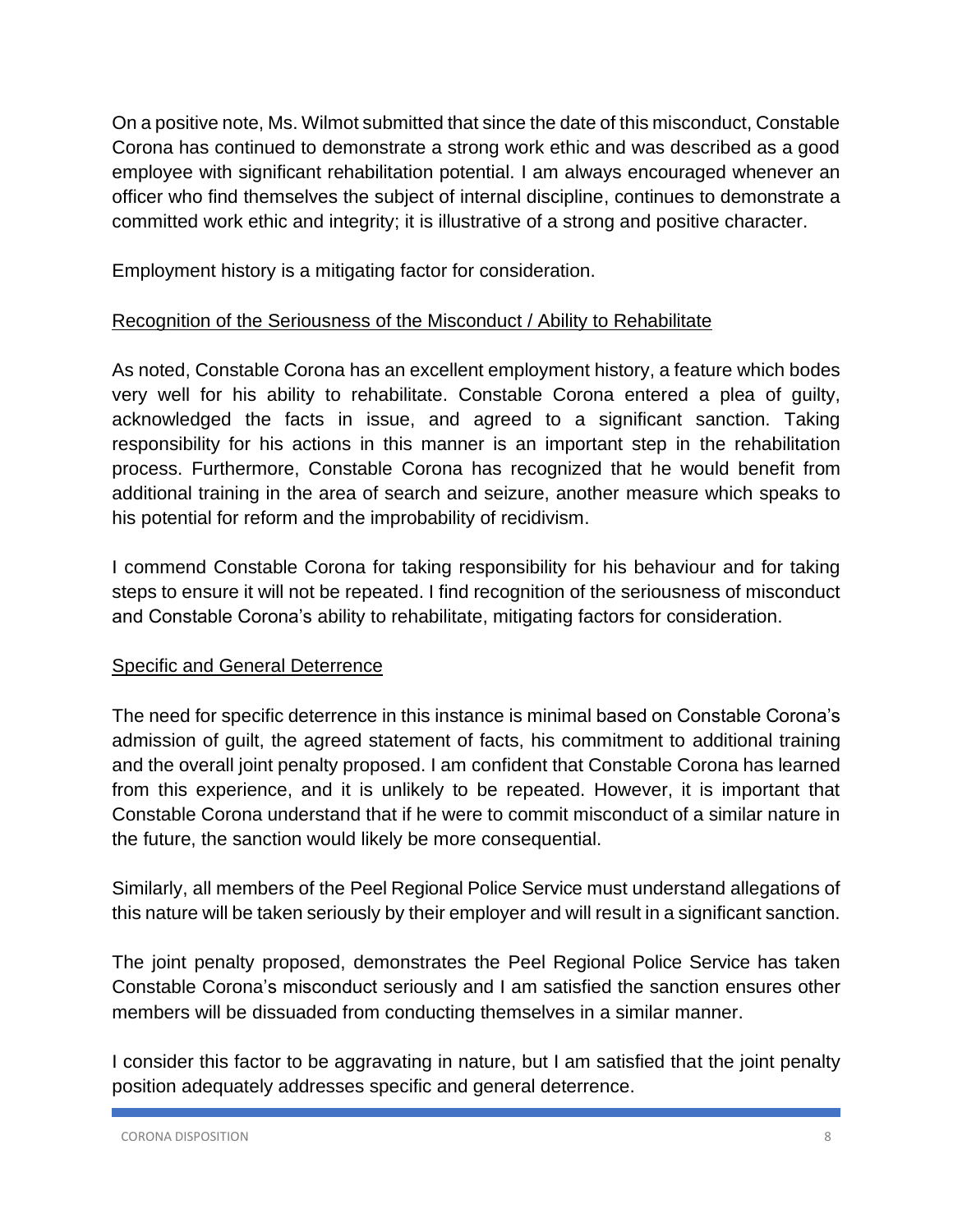# Damage to the Reputation of the Peel Regional Police

As noted in the penalty factors seriousness of misconduct and public interest, the actions of Constable Corona are significant enough to damage the reputation of the Peel Regional Police Service if it were to become public knowledge. There was no indication that this matter was reported in the media, but it is important to assess the likely damage that the misconduct will cause to the reputation of the police service if his conduct becomes common knowledge within the community. Police services work to develop a positive public image and Constable Corona's conduct in this matter calls into question the integrity of the Peel Regional Police Service. There is no doubt Constable Corona's conduct could lead to negative media attention, damaging his own professional reputation and that of his employer.

A penalty must correspond to the seriousness of the misconduct to help instil confidence in the community, confidence in other members of the police service, and to restore the reputation of the Peel Regional Police Service. In this instance, the proposed sanction adequately addresses the aggravating factor of damage to the reputation of the Peel Regional Police Service.

#### Consistency of Penalty

The purpose of this penalty factor is to ensure the sanction proposed is within the range of sanctions available.

At tab 5 of Exhibit #7 is the matter of *Peel Regional Police and Devlin*, May 10, 2007, where the officer entered a guilty plea for using excessive force to apprehend a young person while off-duty. The joint penalty of 80 hours was accepted by the hearing officer.

At tab 6 of Exhibit #7 is the matter of *Peel Regional Police and Bertram*, June 12, 2007, where the officer entered a guilty plea for publicly consuming alcohol while off-duty, then unlawfully detaining, and searching an individual. The hearing officer accepted the joint penalty of 48 hours.

At tab 7 of Exhibit #7 is the matter of *Peel Regional Police and Osborne*, September 15, 2009, where the officer entered a guilty plea to two counts of discreditable conduct. One matter was directly related to the *Devlin* matter which resulted in a sanction of 56 hours. The second matter related to the unlawful search and apprehension of an individual while the officer was on-duty. The hearing officer accepted the joint penalty of 40 hours.